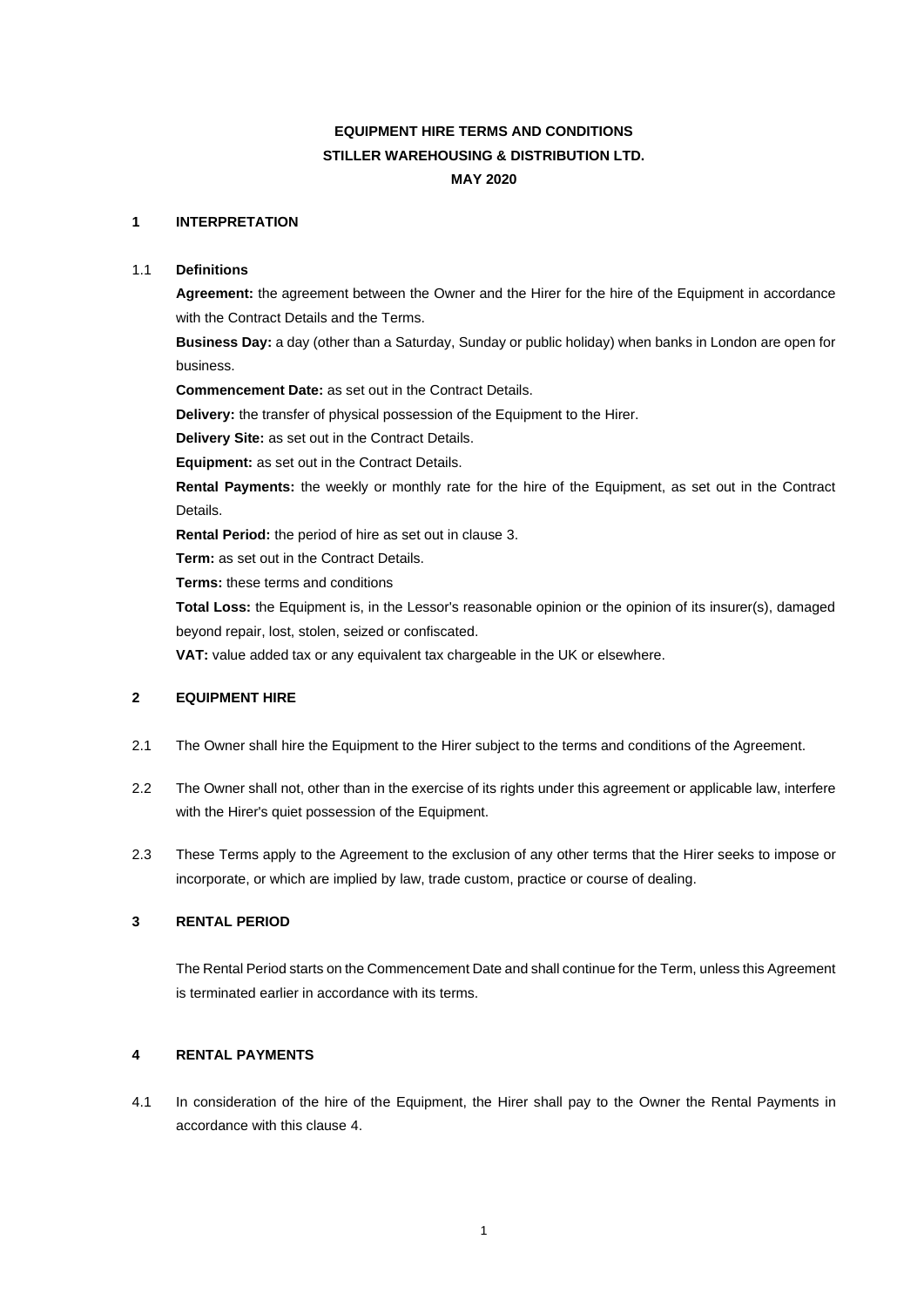- 4.2 The Rental Payments are exclusive of VAT and any other applicable taxes and duties or similar charges which shall be payable by the Hirer at the rate and in the manner from time to time prescribed by law.
- 4.3 The Owner shall submit invoices for the Rental Payments plus VAT if applicable to the Hirer in accordance with the Contract Details.
- 4.4 The Hirer shall pay each invoice due and submitted to it by the Owner within 30 days of receipt, to a bank account nominated in writing by the Owner.
- <span id="page-1-3"></span>4.5 If the Hirer fails to make a payment due to the Owner under this Agreement by the due date, then, without limiting the Owner's remedies under clause [11,](#page-6-0) the Hirer shall pay interest at the rate of 4% above the Bank of England's base rate from time to time on the overdue sum from the due date until payment of the overdue sum, whether before or after judgment.
- 4.6 All amounts due under this Agreement shall be paid in full without any set-off, counterclaim, deduction or withholding (other than any deduction or withholding of tax as required by law).

# **5 DELIVERY AND COLLECTION**

- 5.1 Clauses [5.2](#page-1-0) to [5.5](#page-1-1) shall apply if the Owner is responsible for the delivery of the Equipment and clause [5.6](#page-1-2) to [5.8](#page-2-0) shall apply if the Hirer is responsible for the collection of the Equipment.
- <span id="page-1-0"></span>5.2 The Owner shall use all reasonable endeavours to effect Delivery of the Equipment to the Delivery Site on the Commencement Date and risk shall transfer in accordance with clause [6](#page-2-1) of this Agreement.
- 5.3 The Hirer shall procure that a duly authorised representative of the Hirer shall be present at the Delivery of the Equipment. Acceptance of Delivery by such representative shall constitute conclusive evidence that the Hirer has examined the Equipment and has found it to be in good condition, complete and fit in every way for the purpose for which it is intended. If required by the Owner, the Hirer's duly authorised representative shall sign a receipt confirming such acceptance.
- 5.4 To facilitate Delivery, the Hirer shall at its sole expense provide all requisite materials, facilities, access and suitable working conditions to enable Delivery to be carried out safely and expeditiously.
- <span id="page-1-1"></span>5.5 In the event that the Owner is unable to effect Delivery of the Equipment on the Commencement Date due to the act or omission of the Hirer:
	- 5.5.1 the Rental Payments shall continue to be payable from the Commencement Date notwithstanding that the Hirer has failed to accept delivery of the Equipment; and
	- 5.5.2 the Owner shall have no liability to the Hirer should there be a delay in making the Equipment available for re-delivery or collection on any other day other than the Commencement Date.
- <span id="page-1-2"></span>5.6 The Owner shall make the Equipment available to collect by the Hirer during normal business hours on the Commencement Date.
- 5.7 The Hirer shall collect the Equipment from the Owner during normal business hours on the Commencement Date and risk shall transfer in accordance with claus[e 6](#page-2-1) of this Agreement.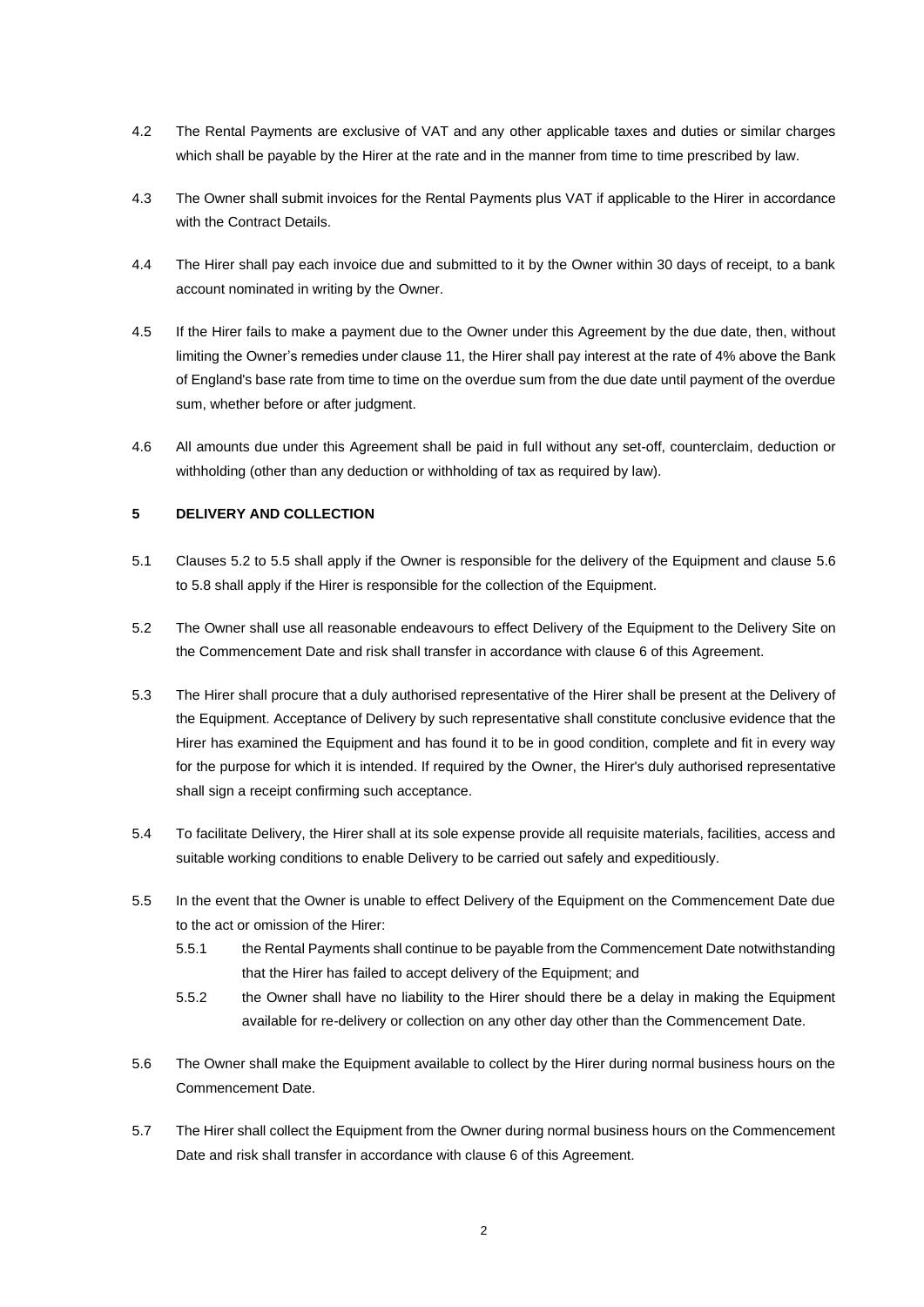- <span id="page-2-0"></span>5.8 In the event that the Hirer fails to collect the Equipment from the Owner on the Commencement Date:
	- 5.8.1 the Rental Payments shall continue to be payable from the Commencement Date notwithstanding that the Hirer has failed to collect the Equipment; and
	- 5.8.2 the Owner shall have no liability to the Hirer should there be a delay in making the Equipment available for collection on any other day other than the Commencement Date.

## <span id="page-2-1"></span>**6 TITLE, RISK AND INSURANCE**

- 6.1 The Equipment shall at all times remain the property of the Owner, and the Hirer shall have no right, title or interest in or to the Equipment (save the right to possession and use of the Equipment subject to the terms and conditions of this Agreement).
- 6.2 The risk of loss, theft, damage or destruction of the Equipment shall pass to the Hirer on Delivery. The Equipment shall remain at the sole risk of the Hirer during the Rental Period and any further term during which the Equipment is in the possession, custody or control of the Hirer ("**Risk Period**") until such time as the Equipment is returned to or collected by the Owner in accordance with clause [11.](#page-6-0)
- 6.3 The Hirer shall give immediate written notice to the Owner in the event of any loss, accident or damage to the Equipment arising out of or in connection with the Hirer's possession or use of the Equipment.
- 6.4 The Hirer shall not admit any liability or compromise any claim relating to the Equipment without the written consent of the Owner.
- 6.5 The Hirer shall cooperate with and provide all such assistance as required by the Owner in the event of any claim under any insurance policy (whether held by the Owner or the Hirer) in respect of the Equipment.
- 6.6 Where the Hirer is responsible for insurance, clauses [6.7](#page-2-2) to [6.10](#page-3-0) shall apply.
- <span id="page-2-2"></span>6.7 During the Rental Period and the Risk Period, the Hirer shall, at its own expense, obtain and maintain the following insurances:
	- 6.7.1 insurance of the Equipment to a value not less than its full replacement value comprehensively against all usual risks of loss, damage or destruction by fire, theft or accident, and such other risks as the Owner may from time to time nominate in writing;
	- 6.7.2 insurance for such amounts as a prudent owner or operator of the Equipment would insure for, or such amount as the Owner may from time to time reasonably require, to cover any third party or public liability risks of whatever nature and however arising in connection with the Equipment; and
	- 6.7.3 insurance against such other or further risks relating to the Equipment as may be required by law, together with such other insurance as the Owner may from time to time consider reasonably necessary and advise to the Hirer.
- 6.8 All insurance policies procured by the Hirer shall be endorsed to provide the Owner with at least twenty (20) Business Days' prior written notice of cancellation or material change (including any reduction in coverage or policy amount) and shall upon the Owner's request name the Owner on the policies as a loss payee in relation to any claim relating to the Equipment. The Hirer shall be responsible for paying any deductibles due on any claims under such insurance policies.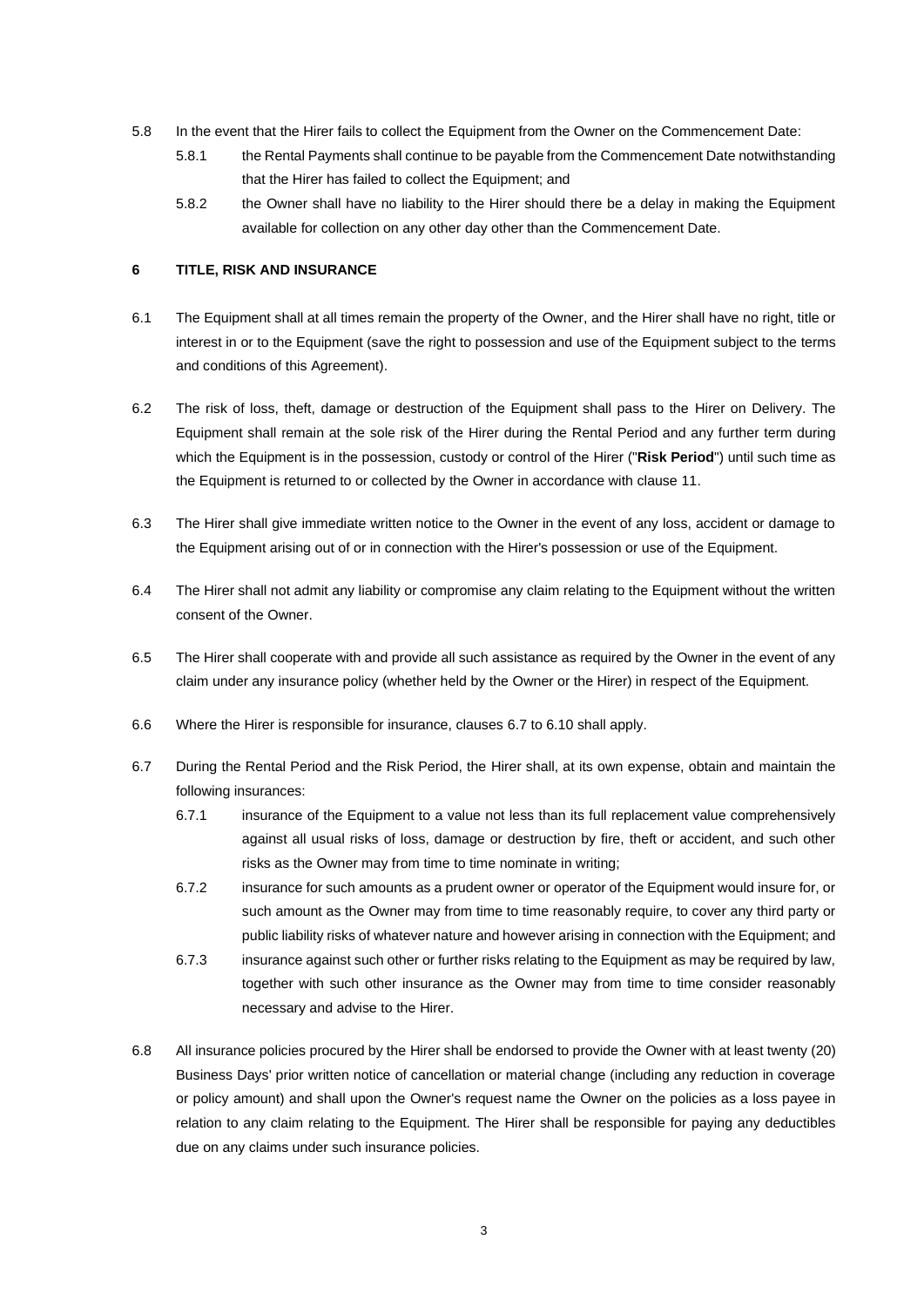- 6.9 If the Hirer fails to effect or maintain any of the insurances required under this Agreement, the Owner shall be entitled to effect and maintain the same, pay such premiums as may be necessary for that purpose and recover the same as a debt due from the Hirer.
- <span id="page-3-0"></span>6.10 The Hirer shall, on demand, supply copies of the relevant insurance policies or other insurance confirmation acceptable to the Owner and proof of premium payment to the Owner to confirm the insurance arrangements.
- 6.11 Where insurance for loss or damage to the Equipment is included within the Rental Payments, clauses [6.12](#page-3-1) to [6.13](#page-3-2) shall apply.
- <span id="page-3-1"></span>6.12 The Hirer shall not do anything or permit to do anything which could invalidate the Owner's insurance.
- <span id="page-3-2"></span>6.13 In the event that the Owner is required to make a claim under any policy of insurance in relation to loss and/or damage to any Equipment sustained whilst during the Risk Period, the Hirer shall be liable to pay an amount equal to any excess on any insurance policy paid by the Owner.

#### <span id="page-3-3"></span>**7 HIRER'S RESPONSIBILITIES**

- 7.1 The Hirer shall during the term of this Agreement:
	- 7.1.1 ensure that the Equipment is kept and operated in a suitable environment, used only for the purposes for which it is designed, and operated in a skilful and proper manner in accordance with any operating instructions by trained competent staff who hold all licences qualifications necessary for the operation of the Equipment in accordance with all relevant regulations;
	- 7.1.2 take such steps (including compliance with all safety and usage instructions provided by the Owner) as may be necessary to ensure, so far as is reasonably practicable, that the Equipment is at all times safe and without risk to health when it is being set, used, cleaned or maintained by a person at work;
	- 7.1.3 ensure that the Equipment remains safe, serviceable and clean;
	- 7.1.4 maintain at its own expense the Equipment in good and substantial repair in order to keep it in as good an operating condition as it was on the Commencement Date (fair wear and tear only excepted) including replacement of worn, damaged and lost parts, and shall make good any damage to the Equipment;
	- 7.1.5 make no alteration to the Equipment and shall not remove any existing component(s) from the Equipment without the prior written consent of the Owner unless carried out to comply with any mandatory modifications required by law or any regulatory authority or unless the component(s) is/are replaced immediately (or if removed in the ordinary course of repair and maintenance as soon as practicable) by the same component or by one of a similar make and model or an improved/advanced version of it. Title and property in all substitutions, replacements, renewals made in or to the Equipment shall vest in the Owner immediately upon installation;
	- 7.1.6 keep the Owner fully informed of all material matters relating to the Equipment, including immediately notifying the Owner of any breakdown or unsatisfactory working of the Equipment;
	- 7.1.7 at all times keep the Equipment in the possession or control of the Hirer and keep the Owner informed of its location;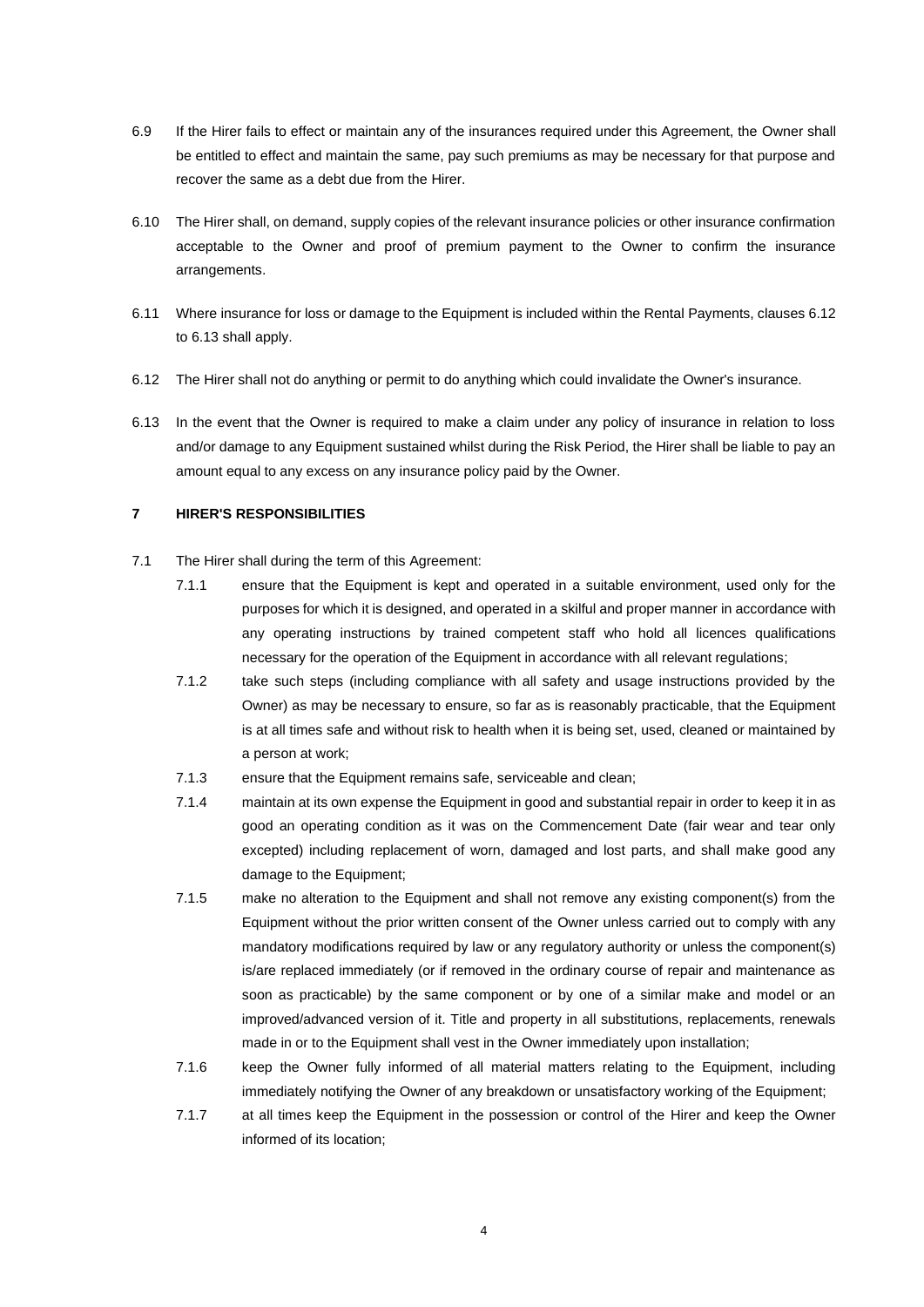- 7.1.8 permit the Owner or its duly authorised representative to inspect the Equipment at all reasonable times and for such purpose to enter upon any premises at which the Equipment may be located, and shall grant reasonable access and facilities for such inspection;
- 7.1.9 maintain operating and maintenance records of the Equipment and make copies of such records readily available to the Owner, together with such additional information as the Owner may reasonably require;
- 7.1.10 not, without the prior written consent of the Owner, part with control of (including for the purposes of repair or maintenance), sell or offer for sale, underlet or lend the Equipment or allow the creation of any mortgage, charge, lien or other security interest in respect of it;
- 7.1.11 not suffer or permit the Equipment to be confiscated, seized or taken out of its possession or control under any distress, execution or other legal process, but if the Equipment is so confiscated, seized or taken, the Hirer shall notify the Owner and the Hirer shall at its sole expense use its best endeavours to procure an immediate release of the Equipment and shall indemnify the Owner on demand against all losses, costs, charges, damages and expenses incurred as a result of such confiscation;
- 7.1.12 not use the Equipment for any unlawful purpose;
- 7.1.13 ensure that at all times the Equipment remains identifiable as being the Owner's property and wherever possible shall ensure that a visible sign to that effect is attached to the Equipment;
- 7.1.14 deliver up the Equipment at the end of the Rental Period or on earlier termination of this Agreement at such address as the Owner requires, or if necessary allow the Owner or its representatives access to any premises where the Equipment is located for the purpose of removing the Equipment; and
- 7.1.15 not do or permit to be done anything which could invalidate the insurances (whether in the name of the Hirer or the Owner) referred to in claus[e 6;](#page-2-1)
- 7.1.16 if responsible for making payment of vehicle tax and road fund licence, procure that vehicle tax and road fund licences are paid in full and on time.
- 7.2 The Hirer acknowledges that the Owner shall not be responsible for any loss of or damage to the Equipment arising out of or in connection with any negligence, misuse, mishandling of the Equipment or otherwise caused by the Hirer or its officers, employees, agents and contractors, and the Hirer undertakes to indemnify the Owner on demand against the same, and against all losses, liabilities, claims, damages, costs or expenses of whatever nature otherwise arising out of or in connection with any failure by the Hirer to comply with the terms of this Agreement.

#### **8 SERVICING AND MAINTENANCE**

- 8.1 The Hirer shall:
	- 8.1.1 notify the Owner immediately of any breakdown or unsatisfactory working of the Equipment;
	- 8.1.2 under no circumstances repair the Equipment, unless authorised by the Owner; and
	- 8.1.3 upon becoming aware of a problem with the Equipment, at the request of the Owner return the Equipment to the Owner's premises for examination, maintenance and/or servicing.
- <span id="page-4-0"></span>8.2 In the event that the Equipment is required to be serviced or maintained during the Rental Period, the Owner shall provide at least 5 Business Days written notice to the Hirer of the need for service or maintenance and the date upon which the Owner shall collect the Equipment.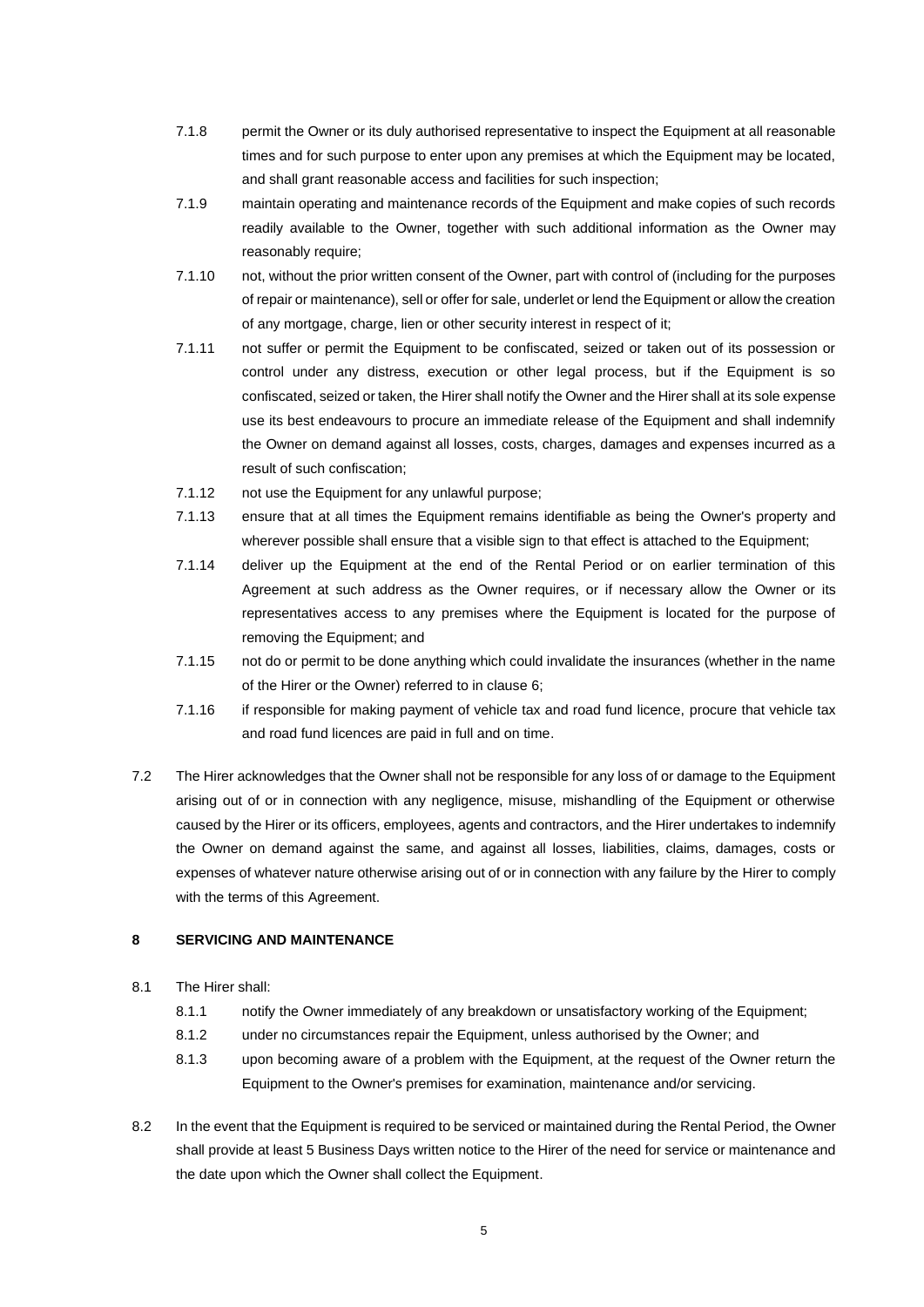- 8.3 Upon receipt of the notice in accordance with clause [8.2,](#page-4-0) the Hirer shall make the Equipment available to the Owner for collection on the date specified in the notice.
- <span id="page-5-0"></span>8.4 Upon completion of such service or maintenance, the Owner shall notify the Hirer that the servicing or maintenance has been completed and shall arrange for delivery of the Equipment to the Hirer at the Hirer's cost.
- 8.5 For the avoidance of doubt, no Rental Payments shall be due for the period from when the Equipment has been returned to the Owner for servicing or maintenance until the Equipment has been returned to the Hirer in accordance with clause [8.4.](#page-5-0)

## **9 WARRANTY**

- <span id="page-5-1"></span>9.1 The Owner warrants that the Equipment shall substantially conform to its specification (as made available by the Owner), be of satisfactory quality and fit for any purpose held out by the Owner. The Owner shall use all reasonable endeavours to remedy, free of charge, any material defect in the Equipment which manifests itself within six (6) months from Delivery, provided that:
	- 9.1.1 the Hirer notifies the Owner of any defect in writing within five (5) Business Days of the defect occurring or of becoming aware of the defect;
	- 9.1.2 the Owner is permitted to make a full examination of the alleged defect;
	- 9.1.3 the defect did not materialise as a result of misuse, neglect, alteration, mishandling or unauthorised manipulation by any person other than the Owner's authorised personnel;
	- 9.1.4 the defect did not arise out of any information, design or any other assistance supplied or furnished by the Hirer or on its behalf; and
	- 9.1.5 the defect is directly attributable to defective material, workmanship or design.
- 9.2 If the Owner fails to remedy any material defect in the Equipment in accordance with claus[e 9.1,](#page-5-1) the Owner shall, at the Hirer's request, accept the return of part or all of the Equipment and make an appropriate reduction to the Rental Payments payable during the remaining term of the agreement.

# <span id="page-5-2"></span>**10 LIABILITY**

- 10.1 The restrictions on liability in this clause [10](#page-5-2) apply to every liability arising under or in connection with this Agreement including but not limited to liability in contract, tort (including negligence), misrepresentation, restitution or otherwise.
- 10.2 Subject to claus[e 10.3,](#page-5-3) the Owner's total liability to the Hirer (including any liability for the acts or omissions of its employees, agents and subcontractors) shall not exceed the total Rental Payments actually paid by the Hirer to the Owner under the Agreement.
- <span id="page-5-3"></span>10.3 Nothing in this Agreement limits any liability which cannot legally be limited including but not limited to liability for:
	- 10.3.1 death or personal injury caused by negligence;
	- 10.3.2 fraud or fraudulent misrepresentation.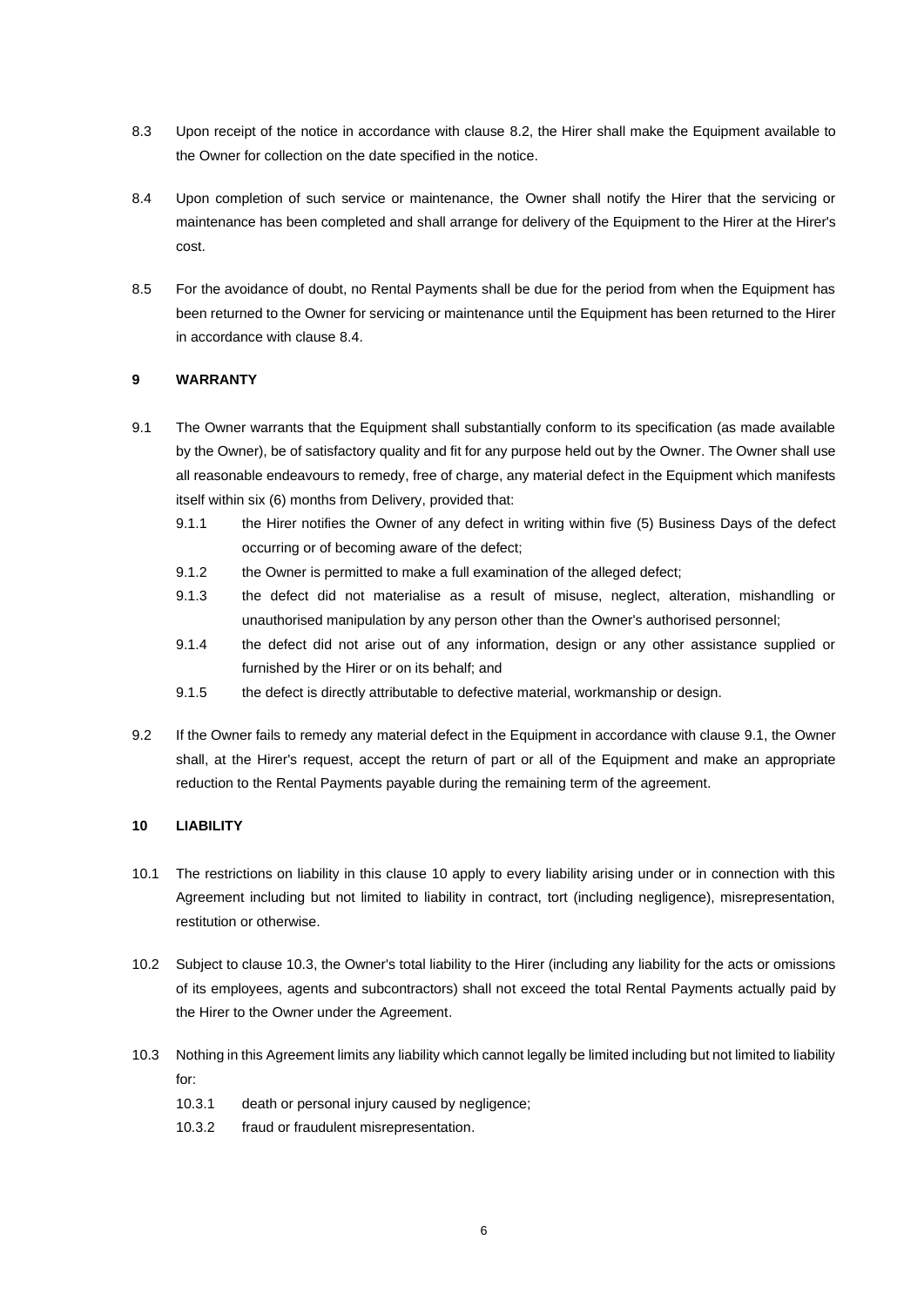- 10.4 This Agreement sets forth the full extent of the Owner's obligations and liabilities in respect of the Equipment and its hiring to the Hirer. In particular, there are no conditions, warranties or other terms, express or implied, including as to quality, fitness for a particular purpose or any other kind whatsoever, that are binding on the Owner except as specifically stated in this Agreement. Any condition, warranty or other term concerning the Equipment which might otherwise be implied into or incorporated within this Agreement, whether by statute, common law or otherwise, is expressly excluded.
- 10.5 Subject to clause [10.3,](#page-5-3) neither party shall be liable under this Agreement for any:
	- 10.5.1 loss of profit
	- 10.5.2 loss of revenue
	- 10.5.3 loss of business; or
	- 10.5.4 indirect or consequential loss or damage,

in each case, however caused, even if foreseeable.

# <span id="page-6-0"></span>**11 RETURN OF THE EQUIPMENT**

- 11.1 Clauses [11.2](#page-6-1) to [11.3](#page-6-2) shall apply where the Owner is responsible for collecting the Equipment at the end of the Rental Period, and allow
- <span id="page-6-1"></span>11.2 At the end of the Rental Period, the Hirer shall:
	- 11.2.1 make the Equipment available for collection by the Owner, who shall arrange for collection of the Equipment; and
	- 11.2.2 ensure that the Equipment is in the same condition as it was at the start of the Rental Period (fair wear and tear excepted).
- <span id="page-6-2"></span>11.3 If the Owner is unable to collect the Equipment as arranged:
	- 11.3.1 the Hirer shall be responsible for all additional costs and expenses incurred by the Owner; and
	- 11.3.2 the Hirer shall be responsible for any additional Rental Payments for the period from the date of failed collection of the Equipment until the date the Equipment is collected by the Owner (such date not to be unreasonably delayed).
- 11.4 Clause [11.5](#page-6-3) to [11.6](#page-6-4) shall apply where the Hirer is responsible for returning the Equipment at the end of the Rental Period.
- <span id="page-6-3"></span>11.5 The Hirer shall:
	- 11.5.1 ensure that the Equipment is returned to the Owner on the final day of the Rental Period;
	- 11.5.2 ensure that the Equipment is returned to the Owner in the same condition as it was at the start of the Rental Period; and
	- 11.5.3 be responsible for all costs and expenses in returning the Equipment.
- <span id="page-6-4"></span>11.6 If the Hirer is unable to return the Equipment to the Owner in accordance with this clause [11,](#page-6-0) it shall:
	- 11.6.1 notify the Owner who shall arrange to collect the Equipment (in which case clauses [11.2](#page-6-1) to [11.3](#page-6-2) shall apply);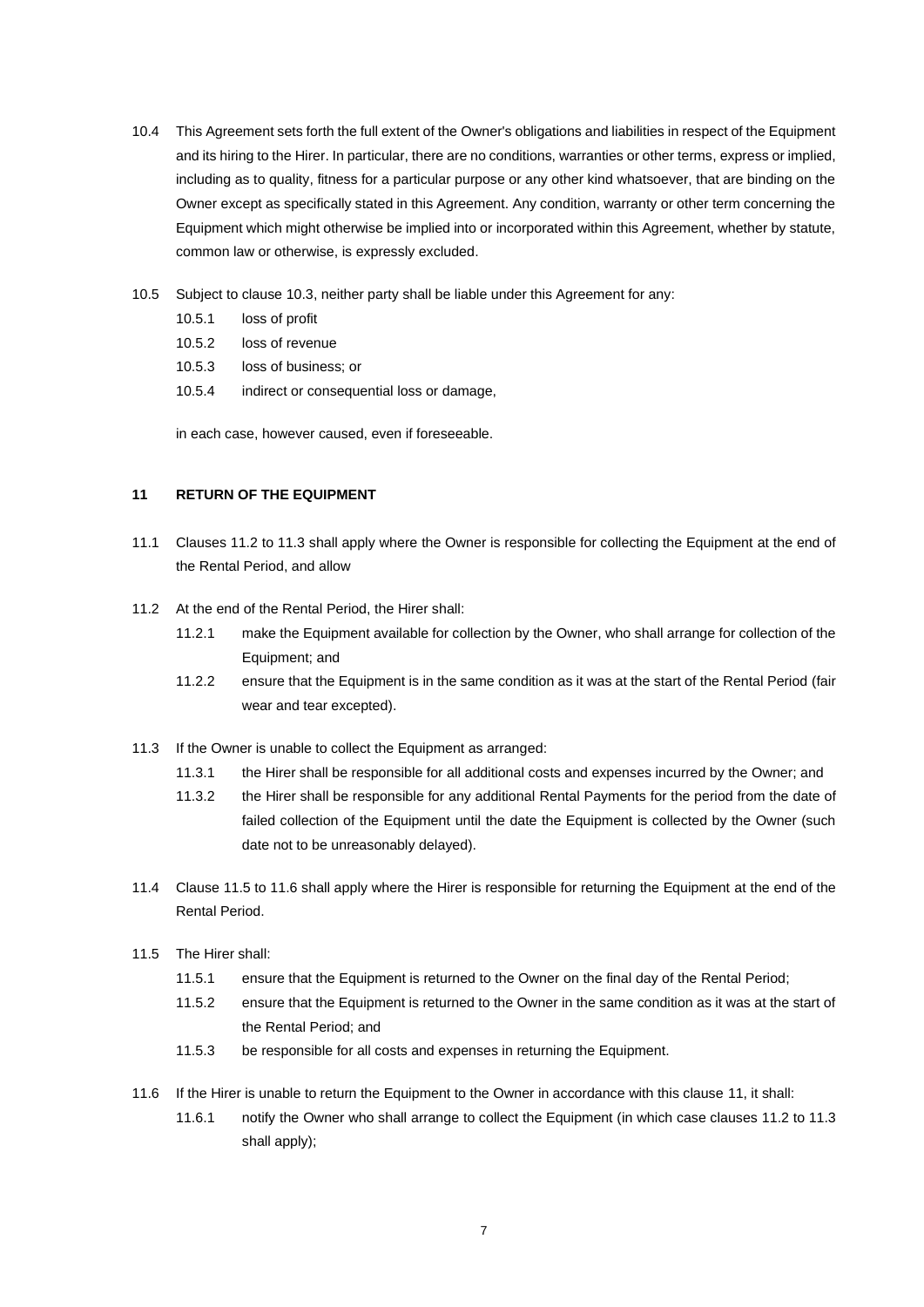11.6.2 be responsible for all additional costs and charges incurred by the Owner, including any additional Rental Payments for the period from the end of the Rental Period until the date the Equipment is collected by the Owner (such date not to be unreasonably delayed).

#### **12 TERMINATION**

- <span id="page-7-3"></span><span id="page-7-2"></span><span id="page-7-1"></span><span id="page-7-0"></span>12.1 Without affecting any other right or remedy available to it, the Owner may terminate this Agreement with immediate effect by giving notice to the Hirer if:
	- 12.1.1 the Hirer fails to pay any amount due under this Agreement on the due date for payment and remains in default not less than 14 days after being notified to make such payment;
	- 12.1.2 the Hirer commits a material breach of any other term of this Agreement which breach is irremediable or (if such breach is remediable) fails to remedy that breach within a period of 14 days after being notified to do so;
	- 12.1.3 the Hirer repeatedly breaches any of the terms of this Agreement in such a manner as to reasonably justify the opinion that its conduct is inconsistent with it having the intention or ability to give effect to the terms of this Agreement;
	- 12.1.4 the Hirer suspends, or threatens to suspend, payment of its debts or is unable to pay its debts as they fall due or admits inability to pay its debts or (being a company or limited liability partnership) is deemed unable to pay its debts within the meaning of section 123 of the Insolvency Act 1986 as if the words "it is proved to the satisfaction of the court" did not appear in sections 123(1)(e) or 123(2) of the IA 1986, or (being an individual) is deemed either unable to pay its debts or as having no reasonable prospect of so doing, in either case, within the meaning of section 268 of the Insolvency Act 1986, or (being a partnership) has any partner to whom any of the foregoing apply;
	- 12.1.5 the Hirer commences negotiations with all or any class of its creditors with a view to rescheduling any of its debts, or makes a proposal for or enters into any compromise or arrangement with its creditors;
	- 12.1.6 a petition is filed, a notice is given, a resolution is passed, or an order is made, for or in connection with the winding up of the Hirer (being a company, limited liability partnership or partnership) other than for the sole purpose of a scheme for a solvent amalgamation of the Hirer with one or more other companies or the solvent reconstruction of the Hirer;
	- 12.1.7 an application is made to court, or an order is made, for the appointment of an administrator, or a notice of intention to appoint an administrator is given or an administrator is appointed, over the Hirer (being a company);
	- 12.1.8 the holder of a qualifying floating charge over the assets of the Hirer (being a company) has become entitled to appoint or has appointed an administrative receiver;
	- 12.1.9 a person becomes entitled to appoint a receiver over all or any of the assets of the Hirer or a receiver is appointed over all or any of the assets of the Hirer;
	- 12.1.10 the Hirer (being an individual) is the subject of a bankruptcy petition, application or order;
	- 12.1.11 a creditor or encumbrancer of the Hirer attaches or takes possession of, or a distress, execution, sequestration or other such process is levied or enforced on or sued against, the whole or any part of the Hirer's assets and such attachment or process is not discharged within 14 days;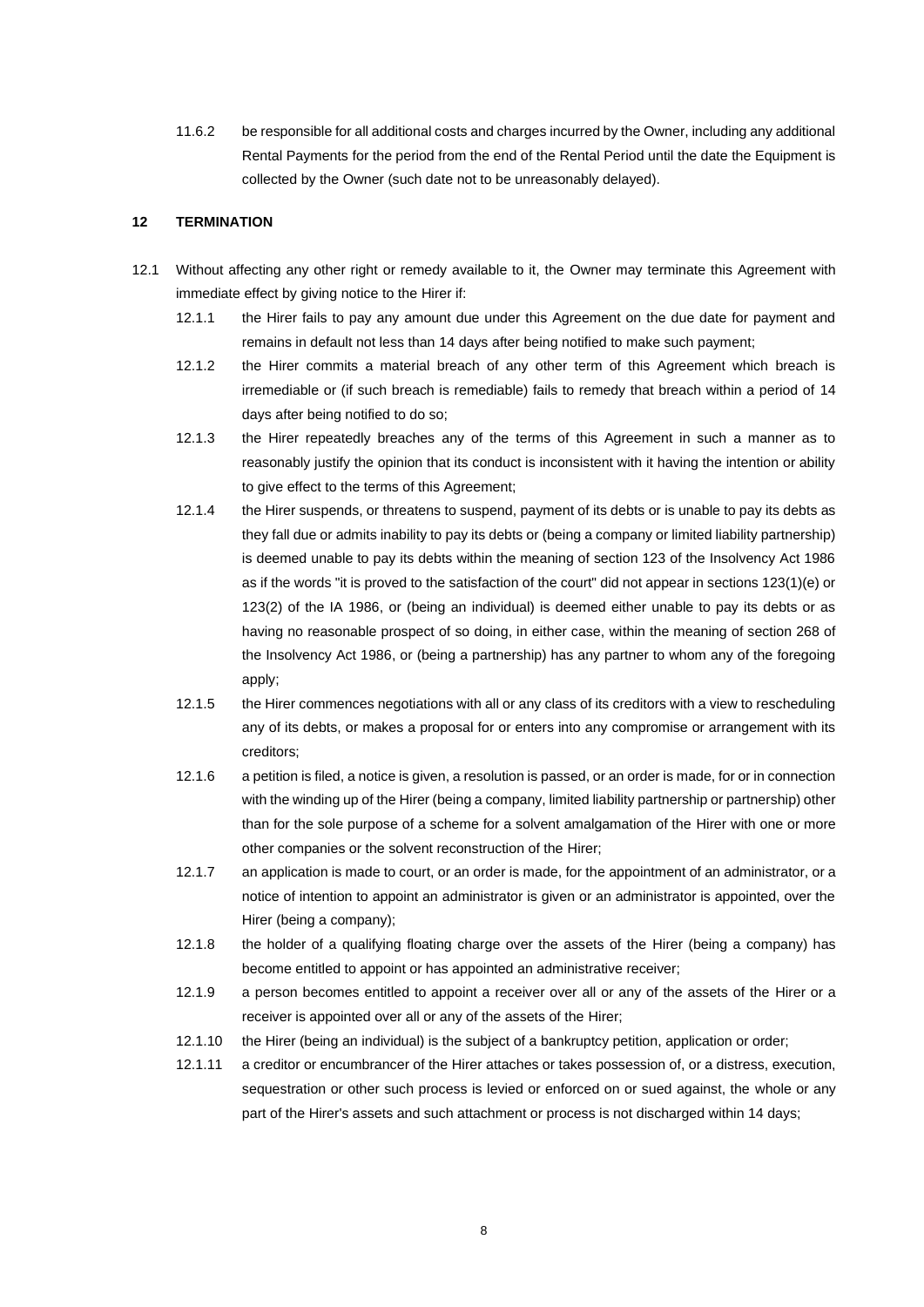- 12.1.12 any event occurs, or proceeding is taken, with respect to the Hirer in any jurisdiction to which it is subject that has an effect equivalent or similar to any of the events mentioned in claus[e 12.1.4](#page-7-0) to claus[e 12.1.11](#page-7-1) (inclusive);
- 12.1.13 the Hirer suspends or ceases, or threatens to suspend or cease, carrying on all or a substantial part of its business; or
- 12.1.14 the Hirer (being an individual) dies or, by reason of illness or incapacity (whether mental or physical), is incapable of managing their affairs or becomes a patient under any mental health legislation.
- 12.2 For the purposes of clause [12.1.2,](#page-7-2) **material breach** means a breach (including an anticipatory breach) that is serious in the widest sense of having a serious effect on the benefit which the Owner would otherwise derive from:
	- 12.2.1 a substantial portion of this Agreement; or
	- 12.2.2 any of the obligations set out in clause [7,](#page-3-3)

over the term of this Agreement. In deciding whether any breach is material no regard shall be had to whether it occurs by some accident, mishap, mistake or misunderstanding.

<span id="page-8-0"></span>12.3 This Agreement shall automatically terminate if a Total Loss occurs in relation to the Equipment.

# **13 CONSEQUENCES OF TERMINATION**

- <span id="page-8-2"></span>13.1 Upon termination of this Agreement, however caused:
	- 13.1.1 the Owner's consent to the Hirer's possession of the Equipment shall terminate and the Owner may, by its authorised representatives, without notice and at the Hirer's expense, retake possession of the Equipment and for this purpose may enter any premises at which the Equipment is located; and
	- 13.1.2 without prejudice to any other rights or remedies of the Hirer, the Hirer shall pay to the Owner on demand:
		- 13.1.2.1 all Rental Payments and other sums due but unpaid at the date of such demand together with any interest accrued pursuant to clause [4.5;](#page-1-3)
		- 13.1.2.2 any costs and expenses incurred by the Owner in recovering the Equipment and/or in collecting any sums due under this Agreement (including any storage, insurance, repair, transport, legal and remarketing costs).
- <span id="page-8-1"></span>13.2 Upon termination of this Agreement pursuant to claus[e 12.1,](#page-7-3) any other repudiation of this Agreement by the Hirer which is accepted by the Owner or pursuant to clause [12.3,](#page-8-0) without prejudice to any other rights or remedies of the Owner, the Hirer shall pay to the Owner on demand a sum equal to the whole of the Rental Payments that would (but for the termination) have been payable if the agreement had continued from the date of such demand to the end of the Rental Period, less a discount for accelerated payment as determined by the Owner.
- 13.3 The sums payable pursuant to claus[e 13.2](#page-8-1) shall be agreed compensation for the Owner's loss and shall be payable in addition to the sums payable pursuant to clause [13.1.2.](#page-8-2)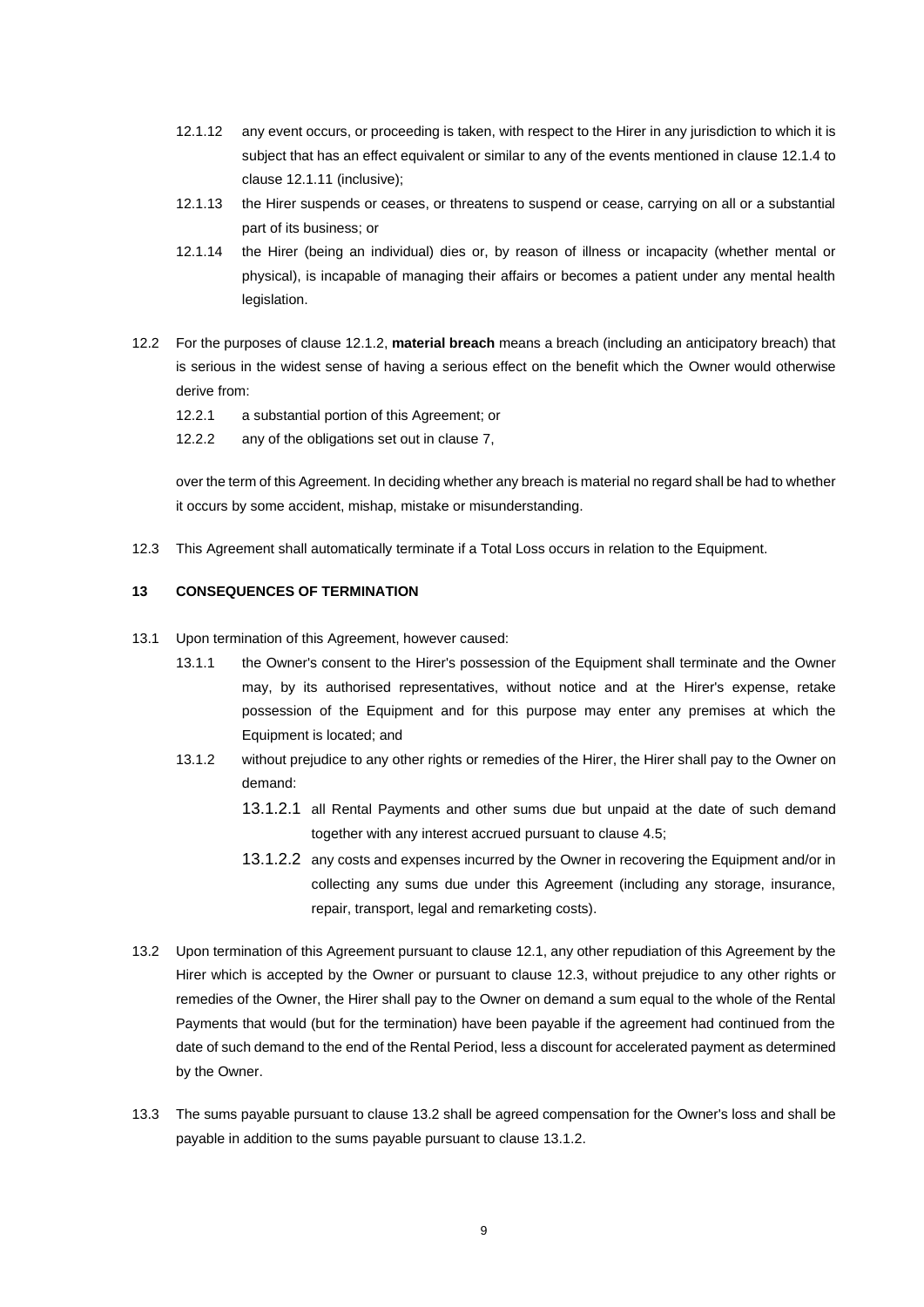13.4 Termination or expiry of this Agreement shall not affect any rights, remedies, obligations or liabilities of the parties that have accrued up to the date of termination or expiry, including the right to claim damages in respect of any breach of the agreement which existed at or before the date of termination or expiry.

#### **14 GENERAL**

- 14.1 Neither party shall be in breach of this Agreement nor liable for delay in performing, or failure to perform, any of its obligations under this Agreement if such delay or failure result from events, circumstances or causes beyond its reasonable control. In such circumstances the affected party shall be entitled to a reasonable extension of the time for performing such obligations. If the period of delay or non-performance continues for 4 weeks, the party not affected may terminate this Agreement by giving 5 days' written notice to the affected party.
- 14.2 The Hirer shall not assign, transfer, charge, subcontract, declare a trust over or deal in any other manner with any or all of its rights and obligations under the Agreement without the Owner's prior written consent.
- 14.3 The Owner may at any time assign, transfer, charge, subcontract, declare a trust over or deal in any other manner with any or all of its rights under the Agreement.
- 14.4 This Agreement constitutes the entire agreement between the parties and supersedes and extinguishes all previous agreements, promises, assurances, warranties, representations and understandings between them, whether written or oral, relating to its subject matter.
- 14.5 Each party acknowledges that in entering into this Agreement it does not rely on, and shall have no remedies in respect of, any statement, representation, assurance or warranty (whether made innocently or negligently) that is not set out in this Agreement. Each party agrees that it shall have no claim for innocent or negligent misrepresentation or negligent misstatement based on any statement in this Agreement.
- 14.6 No variation of this Agreement shall be effective unless it is in writing and signed by the parties (or their authorised representatives).
- 14.7 No failure or delay by a party to exercise any right or remedy provided under this Agreement or by law shall constitute a waiver of that or any other right or remedy, nor shall it prevent or restrict the further exercise of that or any other right or remedy. No single or partial exercise of such right or remedy shall prevent or restrict the further exercise of that or any other right or remedy.
- <span id="page-9-0"></span>14.8 If any provision or part-provision of this Agreement is or becomes invalid, illegal or unenforceable, it shall be deemed modified to the minimum extent necessary to make it valid, legal and enforceable. If such modification is not possible, the relevant provision or part-provision shall be deemed deleted. Any modification to or deletion of a provision or part-provision under this claus[e 14.8](#page-9-0) shall not affect the validity and enforceability of the rest of this Agreement.
- 14.9 Unless it expressly states otherwise, this Agreement does not give rise to any rights under the Contracts (Rights of Third Parties) Act 1999 to enforce any term of this Agreement.